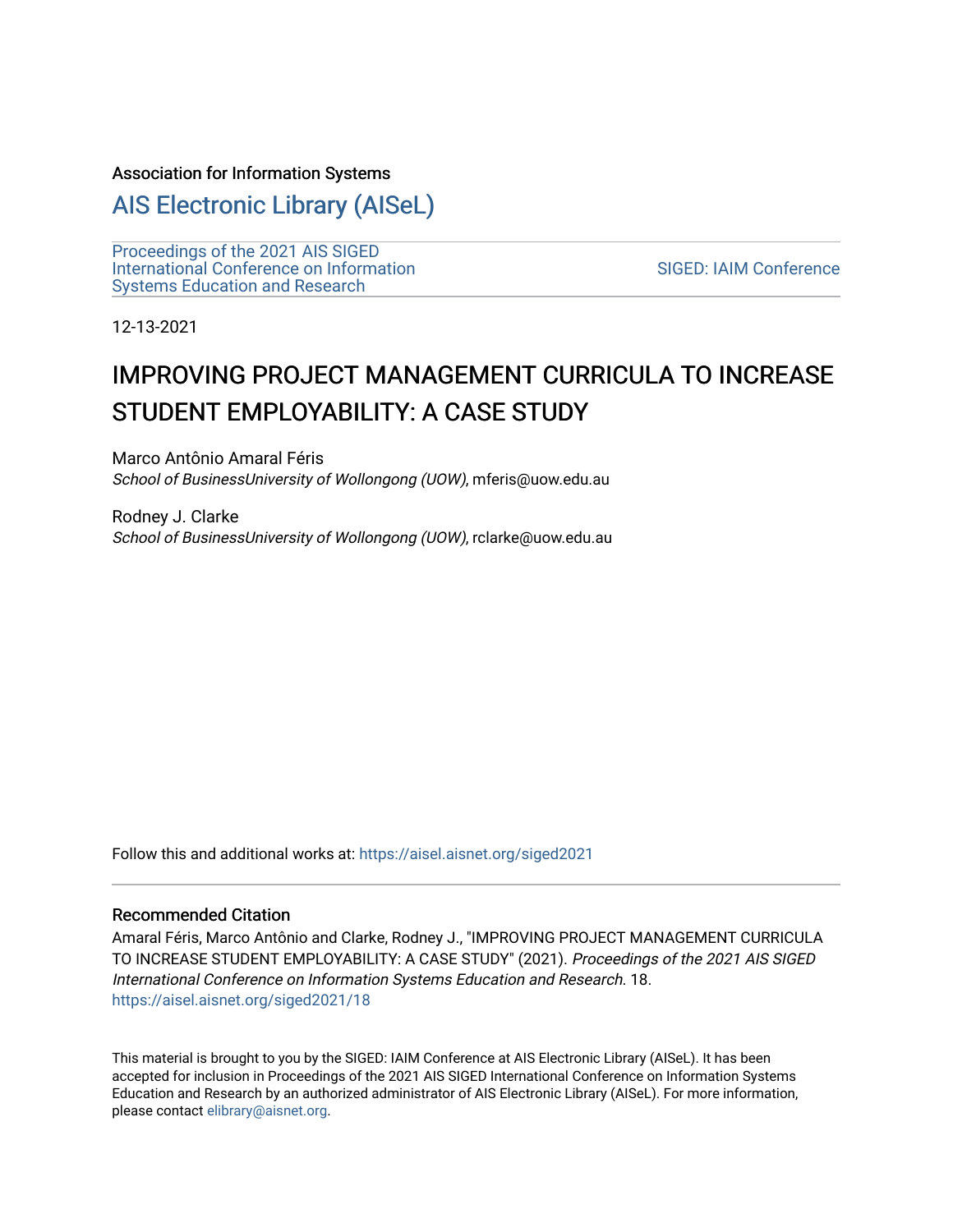## **Improving Project Management Curricula to Increase Student Employability: A Case Study**

School of Business University of Wollongong (UOW) Marco Antônio Amaral Féris [mferis@uow.edu.au](mailto:mferis@uow.edu.au)

School of Business University of Wollongong (UOW) Rodney J. Clarke [rclarke@uow.edu.au](mailto:rclarke@uow.edu.au)

#### **Abstract:**

There is a growing need for qualified project managers who have skill sets that include leadership, people management, technical and business knowledge. As a result, formal project management (PM) education is increasingly important in many educational institutions. However, the prevailing industry judgment regarding the approaches taken by most institutions is that they are not adequate to meet the needs of the industry due to lack of exposure to "real" situations, lack of critical thinking and not knowing how to properly deal with conflicts. We present a case study of a novel teaching approach that combines face-to-face and/or online interactions in part to adapt to COVID-19 while increasing student employability through six complementary practices. They are a) blended learning environment, b) learn by doing, c) multidisciplinary pedagogical practices, d) continuous improvement, e) integration of teaching and research, and f) delivery by former / current project managers.

**Keywords**: Project Management, Education, Blended Learning, WIL, Employability

#### **I. Introduction**

The literature highlights the importance of project managers in the realisation of outputs (products or services) and outcomes (benefits provided by products or services) (Zwikael and Smyrk, 2019). Project managers have an eclectic identity that enables the integration of multidisciplinary domains in dynamic (Akkermans et al., 2020; McKevitt et al., 2017) and uncertain environments (Svejvig and Andersen, 2015). This identity includes leadership skills (PMI, 2017; Hanna et al., 2016) as well as technical skills and business knowledge (Jena, 2020; Hodgson and Paton, 2016) that are applied to manage projects from inception to completion. However, because project managers operate in different industries (e.g. IS, construction, defence, government, and manufacture), their experiences will be distinct (McKevitt et al., 2017; Sanchez et al., 2017).

There is a growing need for qualified professionals (Kim et al., 2020; Nguyen et al., 2017; PMI, 2021). The Project Management Institute (PMI), the world's leading association in this field, foresees that organisations will need to fill approximately 2.2 million new project-based roles each year by 2027 (PMI, 2017). Specific to the construction sector, recent research by Kim et al. (2020) identified that one of the four main causes of skilled labour shortages is the lack of training and education. This need for qualified professionals makes formal project management (PM) education increasingly important in many universities and business schools (Nguyen et al., 2017). Tertiary educational institutions are now offering a wide range of programs, including undergraduate, postgraduate, executive education and Doctor of Philosophy (PhD) (Ramazani and Jergeas, 2015). There are also institutions that provided accredited certifications (Blomquist et al., 2018) that complement the formal education, including the Project Management Professional [\(https://www.pmi.org/certifications\)](https://www.pmi.org/certifications), widely accepted by organisations, and Six Sigma Black Belt [\(https://asq.org/cert/six](https://asq.org/cert/six-sigma-black-belt)[sigma-black-belt\)](https://asq.org/cert/six-sigma-black-belt) that focuses on process improvement.

However, the predominant industry judgement concerning the traditional PM education is that it is not preparing students to deal with the complexities of the business environment (e.g. Jena, 2020; McManus and Rook, 2019). Among other factors, students are not exposure to real situations (Sharma et al., 2020; Córdoba and Piki, 2012), they are not encouraged to critical thinking and are not properly prepared to deal with conflicts (McManus and Rook, 2019). Actually, the approach adopted by most educational institutions remains largely unchanged over time (Nguyen et al., 2017). To complicate matters, universities are being forced to adopt a new set of behaviours to deal with an established business model that was disrupted by the advent of COVID-19 (EY, 2021). There are also attempts to fill this shortage by devaluating the need for qualified of project managers. For example, Loufrani-Fedida and Missonier (2015) claimed that academics and practitioners should stop looking for a "perfect PM" because well-structured organisational environments can mitigate skills shortages. Palm and Lindahl (2015) and Akkermans et al. (2020) reported that technical specialists can become a project manager due to good performance in a previous project; they can learn PM by doing.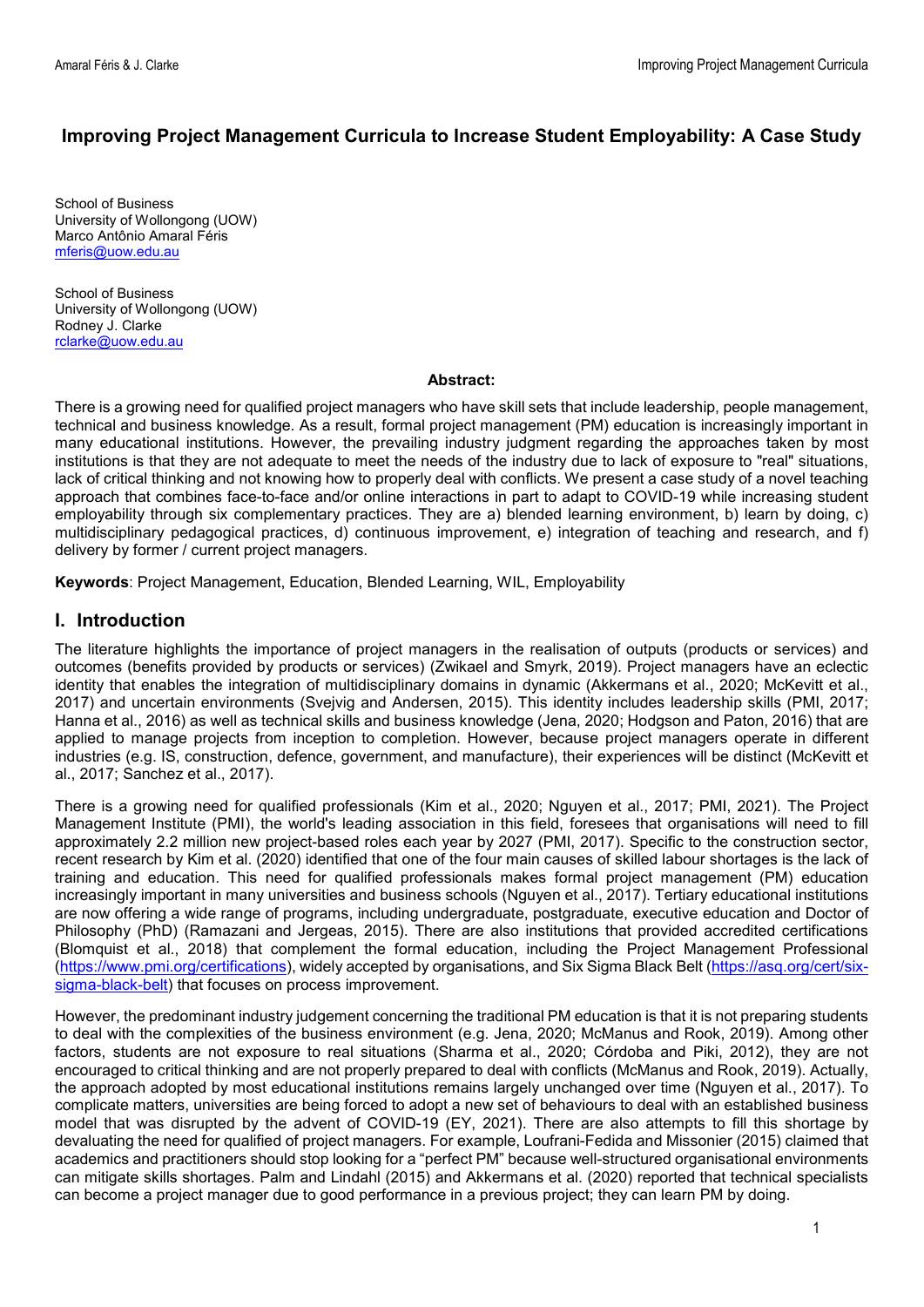The fact is that, until now, neither the traditional educational approach nor the attempts to overcome it through shortcuts have produced the desired effects. A recent survey by PMI showed that about a third of the projects developed on the five continents across different types of industries (among others, IT, Telecom, and financial services) failed (PMI, 2021). This poor project performance is consistent with what has been identified by the literature over time (e.g., Avots, 1969; Pinto and Mantel, 1990; Doloi, 2013) and shows that educational approaches are not able to prepare current and future project managers to avoid significant loss of productivity in the industry (Lechler and Dvir, 2010).

Instead, the professionalisation of PM (McKevitt et al., 2017; Hodgson and Paton, 2016) requires an ongoing dialogue between educational institutions and industry (Jackson, 2015) that benefits everyone involved. Universities should provide knowledge aligned with industry needs that in turn increase student's employability. The qualification earned by them will contribute to increase the organisation's competitiveness (Ramazani and Jergeas, 2015). There is however a substantial mismatch between desirable and actual education (e.g. Sharma et al., 2020; Cicmil and Gaggiotti, 2018) that necessitates a genuine rethink of PM education in a way that is flexible, adaptable, and allows students to apply their technical skills to real-world situations (Universities Australia, 2019; PwC, 2016).

Therefore the following research question that drives this study is: *How can we better design and deliver a project management program that foster competencies that support real-life problem solving, so students will better be prepared to work in the industry and succeed in the future?* Our contribution is a novel teaching approach that combines face-toface and/or online interactions aimed at increase student employability through six complementary practices. They are a) blended learning environment, b) learn by doing, c) a myriad of multidisciplinary pedagogical practices, d) continuous improvement, e) integration of teaching and research, and f) to be delivered by former / current project managers.

The remainder of this paper is structured as follows. We start by reviewing the relevant literature on challenges in PM education. This is followed by the description of the teaching approach developed at University of Wollongong (UOW). Then we present the methodology, discussion, conclusions, limitations, and future work.

## **II. Challenges in PM education**

#### **Curricula design and pedagogy approach**

Although the design of most PM programs is based on textbooks or standards promoted by PM associations (Cicmil and Gaggiotti, 2018), these seem to not be adequately preparing students to effectively manage real-life projects. For example: 1) The book "Project Management: Achieving Competitive Advantage" presents an incomplete concept for *project success* (Pinto, 2019; pp.37-38), because it does not consider detriments (Zwikael and Smyrk, 2019) (e.g., the issue of polluting of a river as a result of the project), effectiveness (the extent of benefits that the project brought to its client) and business results (the perceived value of the project for the organisation) (Lechler and Dvir, 2010). 2) The book "Project Management – The Managerial Process" features an extremely detailed way to calculate the duration and slack of each task to be performed (Larson and Clifford, 2020; pp.258-265), but practitioners often do not plan at this level of detail because any unforeseen event will undermine the calculations and introduce rework. 3) Most of standards assume similarity across projects (Steinfort, 2017), but the fundamental uniqueness of projects suggests that they should be managed according to their characteristics (Shenhar and Dvir, 2007). Although it took a long time, some standards shifted to a more agile and flexible approach, for example, the latest version of PMBOK [\(https://www.pmi.org/pmbok](https://www.pmi.org/pmbok-guide-standards/foundational/pmbok)[guide-standards/foundational/pmbok\)](https://www.pmi.org/pmbok-guide-standards/foundational/pmbok) that incorporated the traditional and agile approaches and allow the tailoring in their processes. What is missing with these approaches is how to apply tools and techniques in practice (Cicmil and Gaggiotti, 2018), foster reflective thinking (Calma and Davies, 2020), how to use of methods to mimic complex realities of actual projects (Ashleigh et al., 2012) and the acceptance that *one-size-fits-all* approach as not viable (Ojiako et al., 2011).

## **Today's student body**

Today's student body is very diverse, including domestic and international students, students with and without work experience, among other characteristics. Students have their own level of interest and aptitude in the program (Bredillet et al., 2013; Ashleigh et al., 2012) and this causes the standard PM educational approach to be challenged (Jackson, 2015). For example, many students expect their education to focus on raising their employability levels (PwC, 2016); and those who have previous work experience use it to booster their marks (Sharma et al., 2020). These kinds of students want to make the most of the academic inputs provided in classroom and understand how to apply knowledge, tools, and techniques in practice (Sharma et al., 2020). Many international students are also looking for professional advice on job applications and potential employers (Bordia et al., 2018). There are other students that are less likely to focus or put energy into their studies (McManus and Rook, 2019) because their priority is the opportunity to migrate to another country (Abbott and Silles, 2016). Many students are from the Gen Z (born between 1997 and 2013), a group that has been characterised as having the "highest rate of diagnosed depression followed by anxiety" when compared with all other generations (Schroth, 2019). Students with low-performance tend to ignore the importance of concrete feedback and are more reluctant to seek self-improvement. Conversely, those who get better marks indicate a stronger desire to improve even more their performance (Sheldon et al., 2014).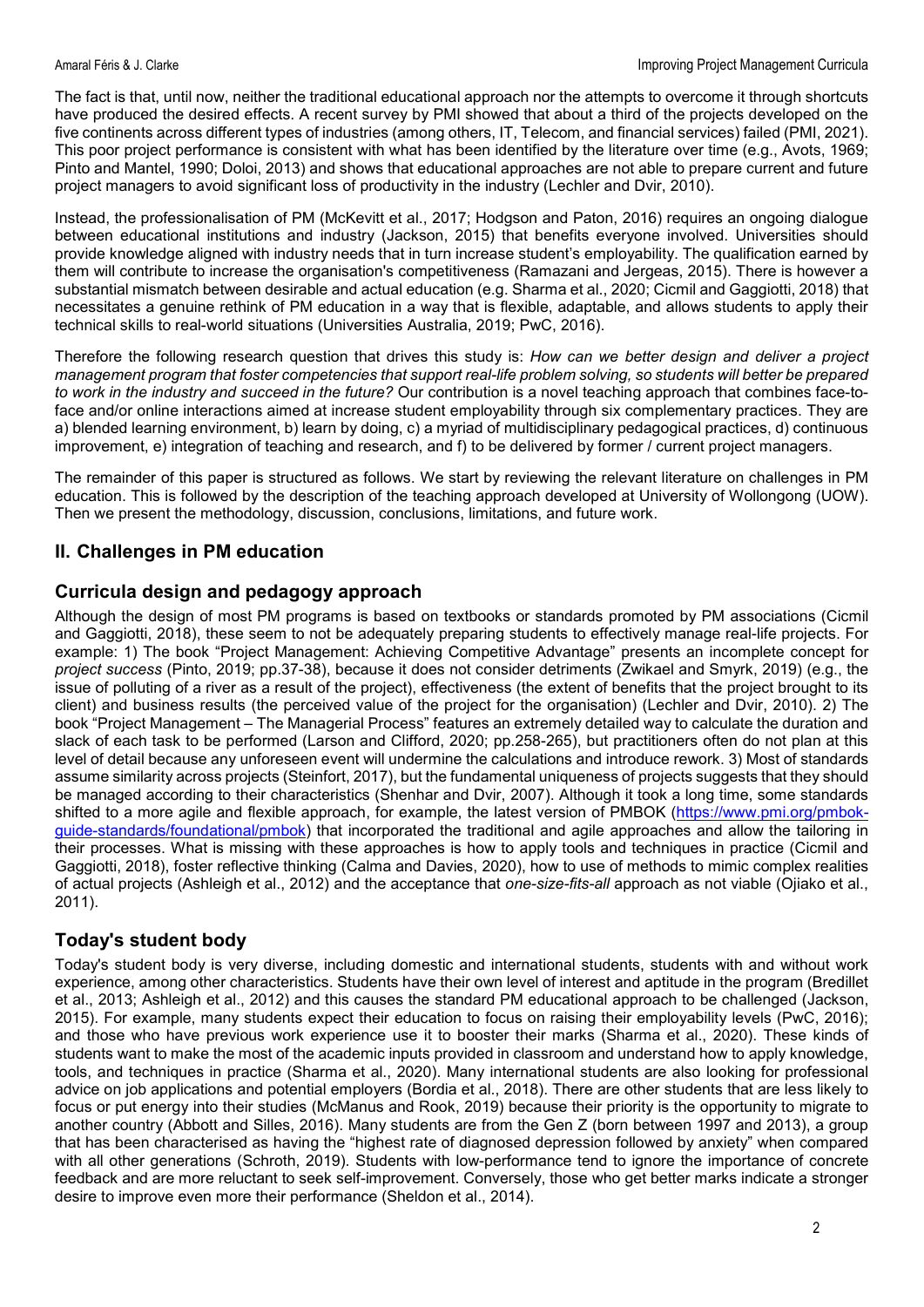In summary, the current approach for PM education adopted by most institutions requires a significant change in the approach adopted by most of educational institutions and should consider the understanding of a diverse group of students. What the extant literature has overlooked is how to overcome these issues in an integrated approach to better prepare students to effectively manage projects in the industry. So, *how can we better design and deliver a project management program that foster competencies that support real-life problem solving, so students will better be prepared to work in the industry and succeed in the future?*

## **III.PM approach adopted at UOW**

## **Case study**

The case study is a research strategy used to contribute to knowledge through intensive investigation of a contemporary phenomenon within its real-life context (Eisenhardt 1989). Given that the boundaries between the phenomenon and context are not evident (Benbasat et al. 1987), case studies are expected to rely on a variety of techniques and multiple sources of evidence, such as archival records, observations, and surveys, (Yin, 2003) to obtain significant qualitative data (e.g., participant opinions), quantitative data (e.g., indicators) or both (Eisenhardt 1989). However, there are some limitations and criticisms, such as lack of construct validity due to subjectivity (Gummesson, 2006; Miles 1979) that may lead to false or premature conclusions (Eisenhardt 1989), and a lack of theoretical rigor (internal validity) because there are no concise measures such as coefficients or correlations, lack of replication (external validity) and time-consuming data analysis (Miles 1979). In this study, we describe the PM approach adopted at UOW, underpinned by the philosophers John Dewey who considers that individuals learning by doing, and Herbert Spencer who advocated incremental improvement (Zebrowski, 2008). This approach was designed to overcome the issues identified by the literature discussed previously and directed at improving the quality of PM teaching. The main goal is to enhance students' employability by educating them for project management, that is, to increase the set of competences and to facilitate the understanding of the practice of project management (Lucas and Milford, 2009).

## **PM subjects**

Learning by doing and incremental improvement was implemented in five subjects of the Master in PM: 1) *OPS 935 – Project Management* provides the basics concepts in project management and is focused on planning. This subject presents four PM approaches able to cover different project types, as one size does not fit all (Shenhar and Dvir, 2007) and more than 20 PM tools used by industry. 2) *OPS 939 – Project Management in Practice* consolidates the knowledge acquired in OPS 935 by focusing on slightly more complicated projects to plan and teamwork. 3) *OPS 936 – Advanced Project Management* focus on planning of complex projects in construction, supply chain, industrial automation, new product development (NPD) or software development. 4) *OPS 937 – Managing and Leading Project Teams* focus on leadership. 5) *OPS 938 – Negotiation Theory and Practice for Project Management* focus on negotiation techniques to be applied with team members (e.g., negotiation of a task hours using a consensus-based technique), suppliers (negotiation of a service) and customers (e.g., negotiation of a project proposal). In addition, the basic concepts of engineering PM were introduced in the *ECTE350 – Engineering Design and Management*, from the Bachelor of Engineering. The implementation of this approach was made through six complementary practices

## **Blended learning environment**

The first version of the new OPS 935 was launched in 2018 and had the support of senior managers who helped to overcome the inertia of few academics who were pressing for nothing to be changed. The positive results encouraged the redesign of OPS 939 and OPS 936, launched in the 2019. These subjects have shifted from face-to-face teaching to online delivery in 2020 due to restrictions imposed by COVID. It was a substantial change that worked thanks to the introduction of homework in most of weeks (so, students can apply the concepts acquired in class into practice). After a period of stabilisation, the redesigned of OPS 937 was launched in the third trimester of 2021 and OPS 938 is planned to be launched in 2020 T1. As a result, these subjects have delivery modes (i.e., blended learning environment – Pye et al., 2018) aimed at meeting wide variations in student profiles and their individual learning preferences (PwC, 2016) and allowing them to learn from anywhere (EY, 2021) even in the face of lockdowns during pandemic periods. Students can attend lectures on campus or online (synchronous learning) and access the material and recorded lecturers later (asynchronous learning). In addition, they have weekly consultations, which is a complementary way of transferring knowledge by clarifying any doubts about homework and assessments (ACEN, 2020) or even to talk about PM as a career and challenges in their workplace (Havermans et al., 2019; Crawford et al., 2013).

## **Learn by doing**

Project-based learning (PBL) (Brewer et al., 2020; Amaral Féris et al., 2020) plays a major role, as students learn by doing. It is a systematic teaching method widely used in management, engineering, architecture, and information technology (Universities Australia, 2019) that encourages students to interact with their lectures, reflect on the outputs produced by their work (Calma and Davies, 2020) and become proactive problem solvers (Ojiako et al., 2011) identified as one of the most important skills for the job market (PMI, 2021).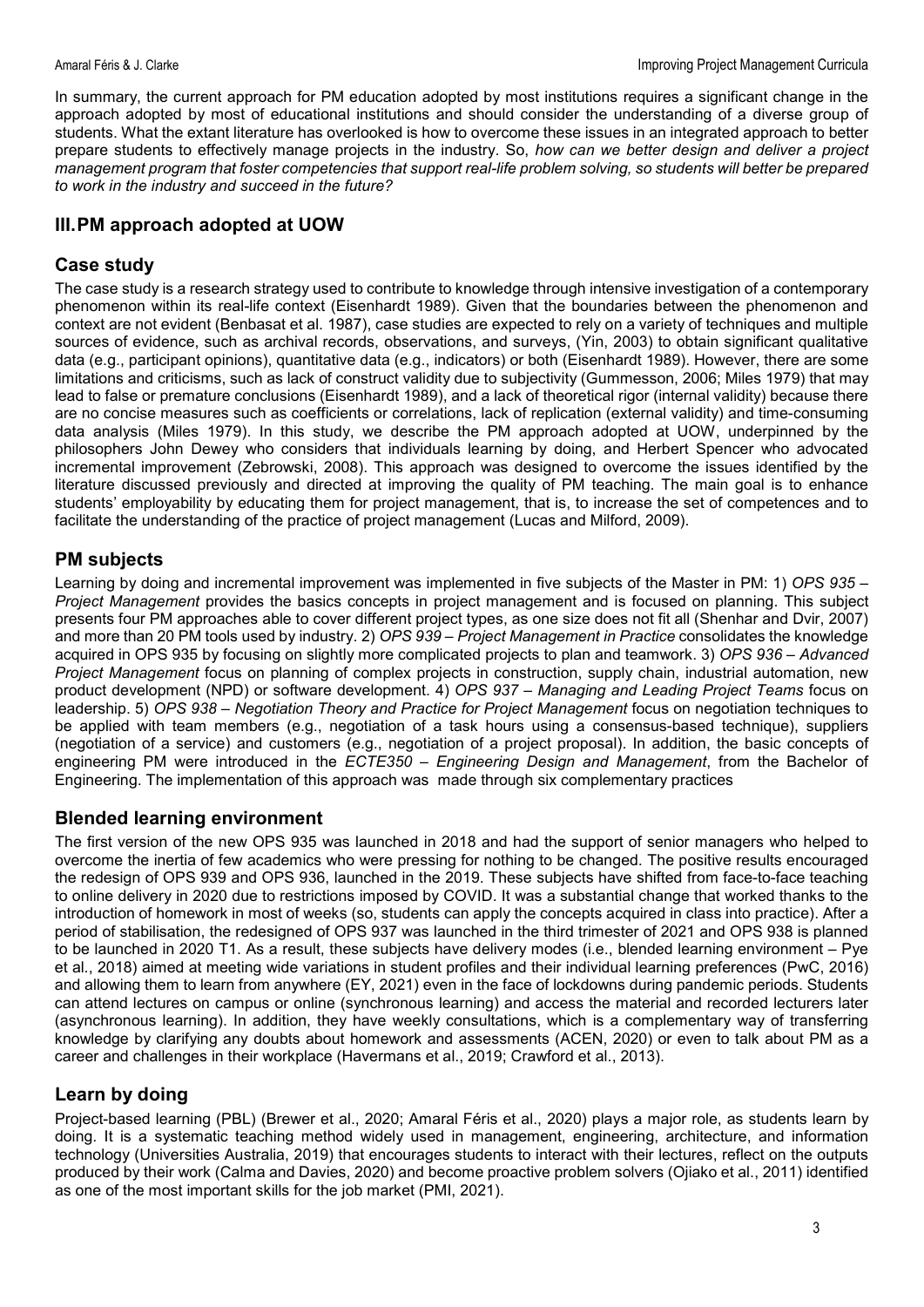#### **Multidisciplinary pedagogical practices**

The literature highlights that a myriad of multidisciplinary pedagogical practices (Jena, 2020) motivate students for a better understanding of current work practices (Svejvig and Andersen, 2015) and create an environment that allows them to become knowledge creators, rather than simply recipients of knowledge (Ojiako et al., 2011). These practices combine theory and practice (Sharma et al., 2020) and are applied at group and individual levels. In groups, students develop artefacts, such as project proposals and project management plans (PMP) that make them deal with a myriad of expected and unexpected project situations (Córdoba and Piki, 2012) created gradually from homework that are delivered in most of weeks, like Lego blocks (Ahern et al., 2014). This constant pace of delivery is grounded on behaviour theory of timing (Killeen and Fetterman 1988) suggesting that a moderate level of pressure stimulates the execution of tasks in the time available (Rattat et al., 2018, Gómez-Pablos et al., 2017). Lecturers provided written feedback on the homework delivered, revealing the failures made by each group in a detailed way.

Finally, group activities also assists in developing social skills, such as cooperativeness, cohesiveness, and discussion about the expected quality of the work to be delivered (Mora et al., 2020; Bravo et al., 2019). However, relationship conflicts between group members may arise during the preparation of assignments. As a result, project quality is negatively impacted and as a consequence marks may end up falling. Conflict management is one of the most underdeveloped skills among students and requires effort from academics to help them in this matter (Jackson, 2015). Instead of trying to find someone to blame for the mistakes made, lecturers seek to make students start looking to the future (Goldsmith, 2015). Asking "what could be done different next time?" promotes an understanding of the issues without assigning blame to anyone.

At the end of PMP development, students can use a digital artefact (Walton et al., 2019; Gómez-Pablos et al., 2017) named QPLAN that evaluates the quality of planning though two complementary measures (Amaral Féris et al., 2017). The use of QPLAN helps students in improving the quality of the PMP before delivering it as a formal assessment.

Students are also randomly assigned to groups, so they learn how to work with colleagues from different backgrounds, ages, and maturities; oral presentations, peer-review to promote critical thinking and reflection activities on the outcomes of their decisions (Calma and Davies, 2020). They also study relevant academic papers like those about factors that impact teamwork (e.g., trust, time pressure, organisational environment, and cultural differences); relevant topics to the profession (e.g., SAFe [Scaled Agile Framework] and PPAP [Production Part Approval Process]; and they use the software tools adopted by the industry (e.g., Jira and Minitab). The final assessment is an individual work and aims to identify who has achieved the learning objectives that may have been hidden by the marks obtained by the group work (Córdoba and Piki, 2012).

#### **Continuous improvement**

There has been a continuous improvement process implemented in these subjects from their inception. This process involved bug fixes, new tools, software, and adjustments in the approach to continue to meet the business environment changes in the business environment (Svejvig and Andersen, 2015; Ramazani and Jergeas, 2015). Without monitoring, updating and continuous improvement, the subject contents lose relevance (age) and students will no longer be prepared for the job market. The continuous improvement process is grounded by double-loop learning theory, which recognises that the way a problem is defined and solved can be a source of the problem (Argyris, 2002). The first learning loop checks whether the content selected is aligned with the industry needs, PM knowledge and technological changes, while the second learning loop checks whether PBL activities are being applied effectively in real work situations. Figure 1 illustrates the continuous improvement model applied to teach project management.



Figure 1: Continuous improvement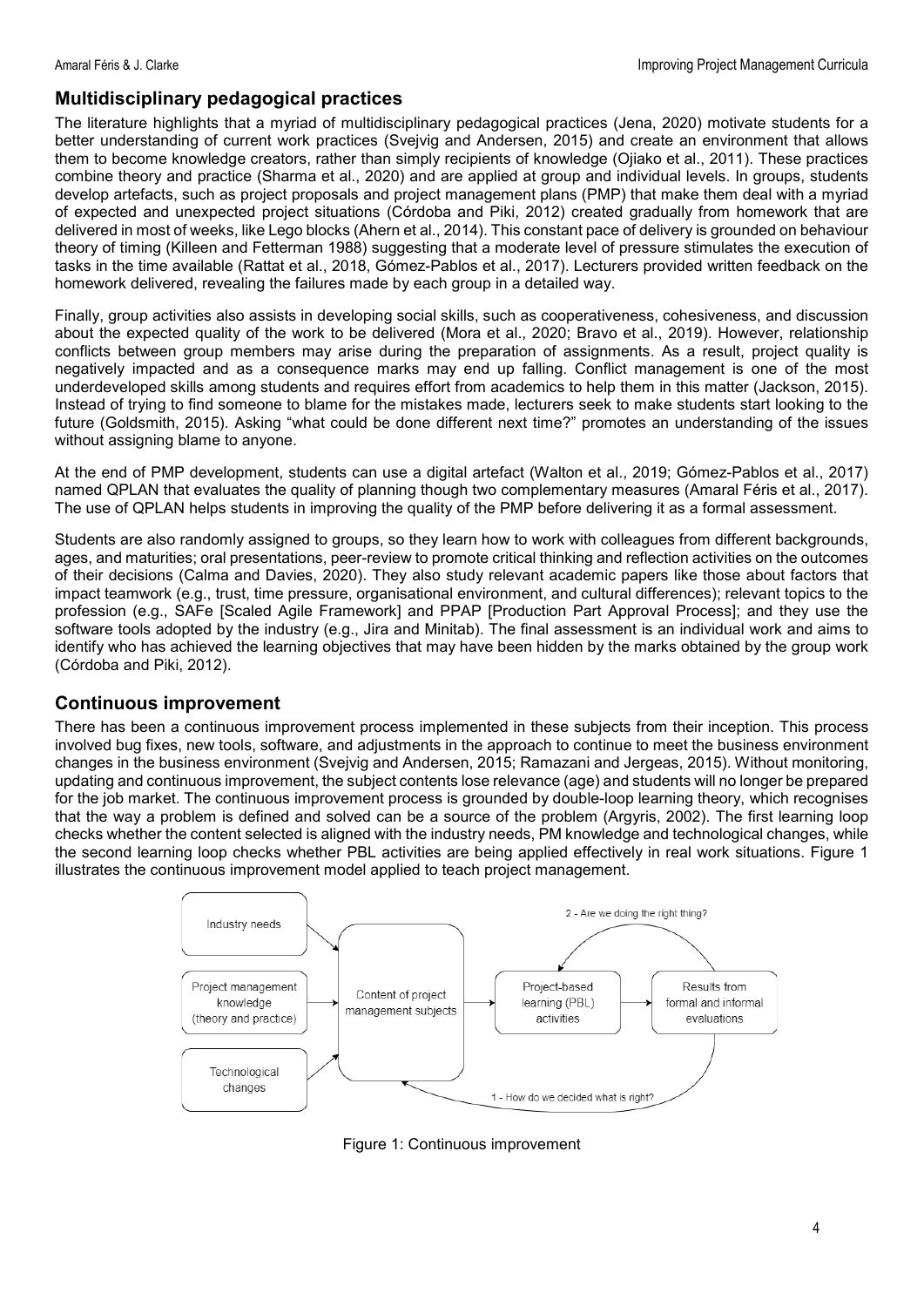#### **Integration of teaching and research**

The integration of teaching and research has become an important issue in higher education, particularly around achieving an adequate balance between them. On the one hand, academics are pressured to meet increasing research goals, because research funds brings prestige to universities, helps with career advancement and contributes to the body of knowledge. On the other hand, carrying a significant teaching load brings in tuition fees (Xia et al., 2015). In our project management context, the synergy between teaching and research is part of the continuous improvement process. We analysed the frequency of issues identified by QPLAN in 65 projects between 2019 and 2021and we found that without a minimum of technical knowledge, students are not able to develop a proper plan. Moreover, scope, time, risks, communications, and integration are the areas to be emphasised in classroom. Armed with this knowledge, the teaching materials could be improved accordingly.

#### **Delivery by former / current project managers**

If the quality of the course increases by teaching how to manage projects in practice, this requires that the lecturer know PM in depth (Gómez-Pablos et al., 2017) to be an effective mentor for students (ACEN, 2020; Crawford et al., 2013) and highlight the importance of work-ready skills attainment to students (McManus and Rook, 2019).

#### **IV. Discussion and Conclusions**

The current study was motivated by the need of rethinking PM education, as there is a substantial mismatch between desirable and actual education. This is a relevant and contemporaneous topic aimed at preparing students to meet industry needs. However, no matter how good the quality of education offered by an institution, the same needs that drove the changes in the approach described in this paper apply to each individual's career. That is, project managers must have the ability to identify and address their own educational needs over the time (Sangrà et al., 2019; Kruchten, 2015). This constant lifelong learning, paved with formal and informal experiences (Savelsbergh et al., 2016), combined with a good citizen behaviour (Aronson and Lechler, 2009), hard work and know how to manage people (Ballesteros-Pérez et al., 2019; Lee and Park, 2020), creates the conditions to remain competitive as a professional in a long term.

We shared the characteristics of a PM program that has attracted and retained a significant number of students. While accepting the limitations of the study, this novel approach have been the result of the combination of a) blended learning environment to meet wide variations in student profiles and their individual learning preferences (e.g., to attend an online course, due to changes in behaviour caused by COVID), b) learning by doing to apply theories, concepts and tools in practice, complemented by a c) applying multidisciplinary pedagogical practices that motivate student learning and create an environment that allows them to become knowledge creators, d) continuous improvement because of the inherent to changes in the business environment, e) integration of teaching and research, and g) be delivered by former / current project managers that act as mentors for students.

Recent research indicates that the PM education provided by most educational institutions are not preparing students for the job marked. Going against this trend, our case study indicates that the incorporation in the design of a PM program focused on quality of teaching that incorporates six complementary practices to meet students and industry demands. Because the data available from the old approach concerns only the marks obtained by students (and they were generally higher because the subjects had no practical content), our success indicators are three: a) the number of students, which did not decrease even during the COVID period; b) the participation in lectures and consultations (e.g., the average of the attendance rate is 85%); and c) the feedbacks received from students. For example, three students without work experience commented that a) "*I am very thankful for your immense support and guidance during the trimester. It would not have been possible without your support*"; b) "…your teaching approach help me to understand the exact concept of the subject"; and c) "*… Another highlight is the industrial and the academic experience you shared with us in each lecture which is in-line to the topic was going to be truly beneficial to our future career*". Four other students with work experience said a) "*Thank you so much for today's consultation. It really help me related to my work at <organisation 1 name>*"; b) "The interesting aspect of your methodology I liked most was blend of relevant theories and putting it into practice"; c) "*Firstly I wanted to thank you for opening my eyes to the broader aspects of PM ... I also was exposed to many of the different aspects, but I have never done a complete project planning due to shuffling on other projects in <organisation 2 name>. It's only now after having a couple of days after the exam that I have been able to see all the moving parts in action thanks to your homework, teaching and making us be concise... Personally it's a genius way of gaining firsthand exposure to what the real world will offer*."; d) "*I am currently focused on arranging*  finance for projects (so only one component of the project management process). I the last few weeks I have *experienced many "aha" moments when working through the funding proposals on upcoming projects! The subject matter you are teaching is relevant to industry and I'm looking forward to further application in my day to day work*."

A positive factor caused by COVID is that, with the closing of country's borders, the university attracted more domestic students who have work experience. This ended up raising the level of discussions in the classroom, as these students understand how project management can help them in overcoming the challenges presented in their work environment.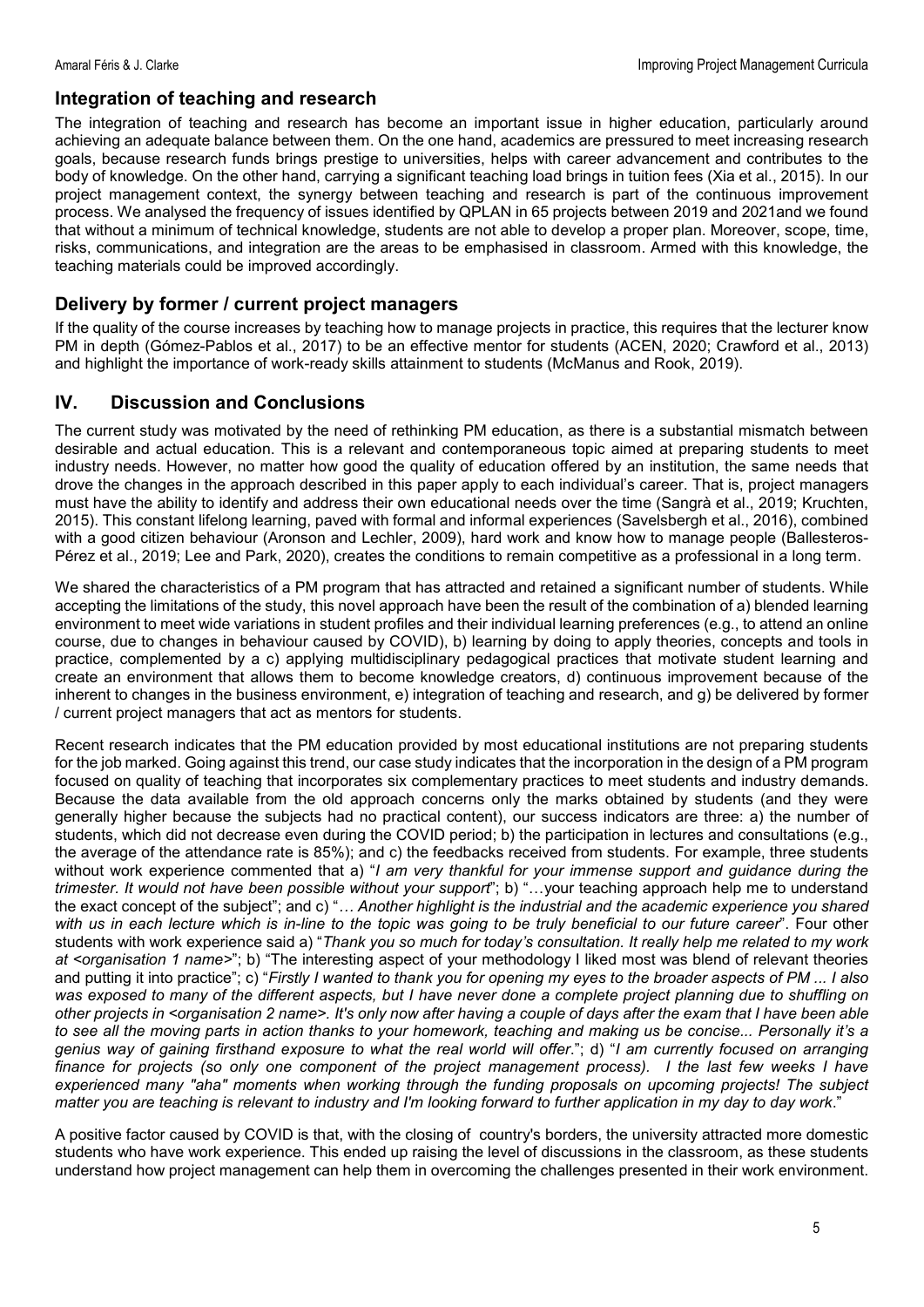Further research may address a number of limitations presented in in this study. Firstly, replicate the six complementary practices in a different population to assess the extent to which results are generalisable. Secondly, part of the continuous improvement process, continue the development of the new content to OPS 938 to integrate it better with other PMs subjects. Thirdly, develop a new feature in QPLAN to assist in marking project proposals, project management plans, and other assessments of project management disciplines. In addition to decreasing the time spent on marking them, this will provide better quality feedback and will identify the content to be emphasised where students have the most learning difficulties. Finally, present the findings of a complementary study to this one by showing how to reduce overconfidence in newly learning skills, an issue identified in classroom, which may deprive students of carrying out real projects and therefore compromise their future careers (Sanchez et al., 2018).

#### **Acknowledgments**

These changes would not have been possible without the support from the top management team of the faculties of Business and Law (BAL) and Engineering and Information Sciences (EIS) at UOW, the academic knowledge existing at the Australian National University (ANU), and the work of Dr. Sander Kroes and Mr. John James, which are part of our teaching team.

#### **References**

- Abbott, A. and M. Silles (2016) "Determinants of international student migration". *The World Economy,* (39)5,pp.621- 635.
- ACEN (2020). "Online Work Integrated Learning Placements and Projects Guide." Australian Collaborative Education Network,<https://drive.google.com/file/d/1wy0Z2Ro5H3wxuhATnCe2gI14Zd3X2-22/view> (October 13, 2021).
- Ahern, T., Leavy, B., and P.J. Byrne (2014). "Complex project management as complex problem solving: A distributed knowledge management perspective." *International Journal of Project Management,* (32)8,pp.1371-1381.
- Akkermans, J., Keegan, A., Huemann, M., and C. Ringhofer (2020). "Crafting Project Managers' Careers: Integrating the Fields of Careers and Project Management". *Project Management Journal,* (51)2,pp.135-153.
- Amaral Féris, M.A., Goffin, K., Zwikael, O., and D. Fan (2020). "Enhancing software development through projectbased learning and the quality of planning". *R&D Management*.
- Amaral Féris, M.A., Zwikael, O., and S. Gregor (2017). "QPLAN: Decision Support for Evaluating Planning Quality in Software Development Projects". *Decision Support Systems,* (96) pp.92-102.
- Argyris, C (2002). "Double-Loop Learning, Teaching, and Research". *Academy of Management Learning and Education,* (1)2,pp.206-218.
- Aronson, Z.H., and T.G. Lechler (2009). "Contributing beyond the call of duty: examining the role of culture in fostering citizenship behavior and success in project-based work". *R&D Management,* (39)5,pp.444-460.
- Ashleigh, M., Ojiako, U., Chipulu, M., and J.K. Wang (2012). "Critical learning themes in project management education: Implications for blended learning". *International Journal of Project Management,* (30)2,pp.153-161.
- Avots, I. (1969). "Why Does Project Management Fail?" *California Management Review,* (12)1,pp.77-82.
- Ballesteros-Pérez, P., Phua, F.T.T., and D. Mora-Melià (2019). "Human Resource Allocation to Multiple Projects Based on Members' Expertise, Group Heterogeneity, and Social Cohesion". *Journal of Construction Engineering and Management,* (145)2, p.4018134.
- Benbasat, I., Goldstein, D.K., and M. Mead. (1987). "The case research strategy in studies of information systems". *MIS Quarterly,* (11)3,pp. 369–386.
- Blomquist, T., Farashah, A.D., and J. Thomas (2018). "Feeling good, being good and looking good: Motivations for, and benefits from, project management certification". *International Journal of Project Management,* (36)3,pp.498- 511.
- Bordia, S., Bordia, P., Milkovitz, M., Shen, Y., and S.L.D Restubog (2018). "What do international students really want? An exploration of the content of international students' psychological contract in business education". *Studies in Higher Education,* (44)8,pp.1488-1502.
- Bravo, R., Catalán, S., and J.M. Pina (2019). "Analysing teamwork in higher education: an empirical study on the antecedents and consequences of team cohesiveness*". Studies in Higher Education,* (44)7,pp.1153-1165.
- Bredillet, C.N., Conboy, K., Davidson, P., and D. Walker (2013). "The getting of wisdom: The future of PM university education in Australia". *International Journal of Project Management,* (31)8,pp.1072-1088.
- Brewer, M., Ferns, S., Lewis, S., Childers, J., and L. Russell (2020). "Interdisciplinary Project-Based Work-Integrated Learning: The Australian Good Practice Guide". *The Australian Technology Network (ATN)*.", <https://multisectorprojects.com/wp-content/uploads/2020/05/Good-Practice-Guide-2020.pdf> (October 13, 2021).
- Calma, A., and M. M. Davies (2020). "Critical thinking in business education current outlook and future prospects*". Studies in Higher Education,* (0)0,pp.1-17.
- Cicmil, S., and H. Gaggiotti (2018). "Responsible forms of project management education: Theoretical plurality and reflective pedagogies". *International Journal of Project Management,* (36)1,pp.208-218.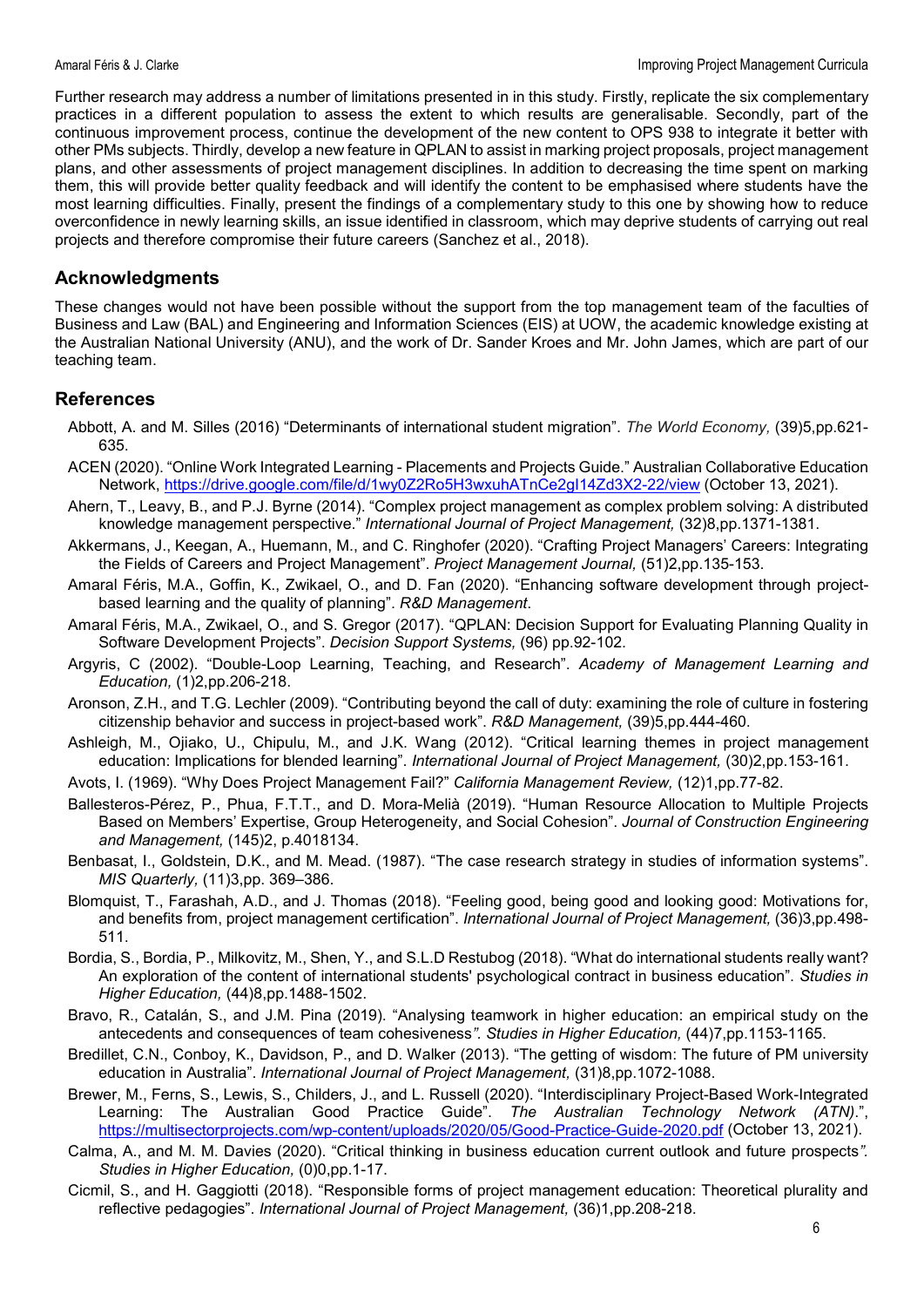- Córdoba, J., and A. Piki (2012). "Facilitating project management education through groups as systems". *International Journal of Project Management,* (30)1,pp.83-93.
- Crawford, L., French, E., and B. Lloyd-Walker (2013). "From outpost to outback: project career paths in Australia". *International Journal of Project Management,* (31)8,pp.1175-1187.
- Doloi, H (2013). "Cost Overruns and Failure in Project Management: Understanding the Roles of Key Stakeholders in Construction Projects". *Journal of Construction Engineering and Management,* (139)3,pp.267-279.
- Eisenhardt, K.M. (1989). "Building Theories from Case Study Research. *Academy of Management Review,* (14)4,pp.532-550.
- EY (Ernst & Young) (2021). "The peak of higher education a new world for the university of the future". EY (Ernst & Young), [https://www.ey.com/en\\_au/government-public-sector/the-peak-of-higher-education](https://www.ey.com/en_au/government-public-sector/the-peak-of-higher-education) (October 13, 2021).
- Goldsmith, M. (2015). "Try Feedforward Instead of Feedback", [https://www.marshallgoldsmith.com/articles/try](https://www.marshallgoldsmith.com/articles/try-feedforward-instead-feedback/)[feedforward-instead-feedback/](https://www.marshallgoldsmith.com/articles/try-feedforward-instead-feedback/) (October 13, 2021).
- Gómez-Pablos, V.B., Martín del Pozo, M., and A.G. Muñoz-Repiso (2017). "Project-based learning (PBL) through the incorporation of digital technologies: An evaluation based on the experience of serving teachers". *Computers in Human Behavior,* (68), 501-512.
- Gummesson, E. (2006). "Qualitative research in management: addressing complexity, context and persona". *Management Decision,* (44)2,pp. 167–179.
- Hanna, A.S., Ibrahim, M.W., Lotfallah, W., Iskandar, K.A., and J.S. Russell (2016). "Modeling Project Manager Competency: An Integrated Mathematical Approach". *Journal of Construction Engineering and Management,* (142)8,pp.1-9.
- Havermans, L., Van der Heijden, B.I.J.M., Savelsbergh, C., and P. Storm (2019). "Rolling Into the Profession: Exploring the Motivation and Experience of Becoming a Project Manager". *Project Management Journal,* (50)3,pp.346-360.
- Hodgson, D., and S. Paton (2016). "Understanding the professional project manager: Cosmopolitans, locals and identity work". *International Journal of Project Management,* (34)2,pp.352-364.
- Jackson, D. (2015). "Employability skill development in work-integrated learning: Barriers and best practice*". Studies in Higher Education,* (40)2,pp.350-367.
- Jena, R.K. (2020). "Measuring the impact of business management Student's attitude towards entrepreneurship education on entrepreneurial intention: A case study". *Computers in Human Behavior,* (107),pp.1-10.
- Killeen, P.R. and J.G. Fetterman (1988). "A Behavioral Theory of Timing". *Psychological Review,* (95)2,pp.274-95.
- Kim, S., Chang, S., and D. Castro-Lacouture (2020). "Dynamic Modeling for Analyzing Impacts of Skilled Labor Shortage on Construction Project Management". *Journal of Management in Engineering,* (36)1,pp.4019035.
- Kruchten, P (2015). "Lifelong Learning for Lifelong Employment". *IEEE Software,* (32)4,pp.85-87.
- Larson, E.W., and Clifford F.G (2020). *Project Management – The Managerial Process* (8th ed). McGraw-Hill, North Ryde, Australia. ISBN 9781260570434.
- Lechler, T.G., and D. Dvir (2010). "An Alternative Taxonomy of Project Management Structures: Linking Project Management Structures and Project Success". *IEEE Transactions on Engineering Management,* (57)2,pp.198- 210.
- Lee, S.T.H. and G. Park (2020). "Does diversity in team members' agreeableness benefit creative teams?" *Journal of Research in Personality,* (85),pp.1-13.
- Loufrani-Fedida, S., and S. Missonier (2015). "The project manager cannot be a hero anymore! Understanding critical competencies in project-based organizations from a multilevel approach". *International Journal of Project Management,* (33)6,pp.1220-1235.
- Lucas, U., and P. Milford (2009). "Key aspects of teaching and learning in accounting, business and management". In: A Handbook for Teaching and Learning in Higher Education Enhancing academic and Practice (3<sup>rd</sup> ed.) (pp.383-404). Routledge, New York.
- McKevitt, D., Carbery, R., and A. Lyons (2017). "A profession but not a career? Work identity and career satisfaction in project management". *International Journal of Project Management,* (35)8,pp.1673-1682.
- McManus, L., and L. Rook (2019). "Mixed views in the academy: academic and student perspectives about the utility of developing work-ready skills through WIL*". Studies in Higher Education,* (46)2,pp.270-284.
- Miles, M.B. (1979). "Qualitative data as an attractive nuisance: the problem of analysis". *Administrative Science Quarterly,* (24)4,pp.590–601.
- Mora, H., Signes-Pont, M.T., Fuster-Guilló, A., and M.L Pertegal-Felices (2020). "A collaborative working model for enhancing the learning process of science & engineering students". *Computers in Human Behavior,* (103),pp.140- 150.
- Nguyen, L.D., Ying-Yi C., and B.G. de Soto (2017). "Knowledge Areas Delivered in Project Management Programs: Exploratory Study". *Journal of Management in Engineering,* (33)1,p.4016025.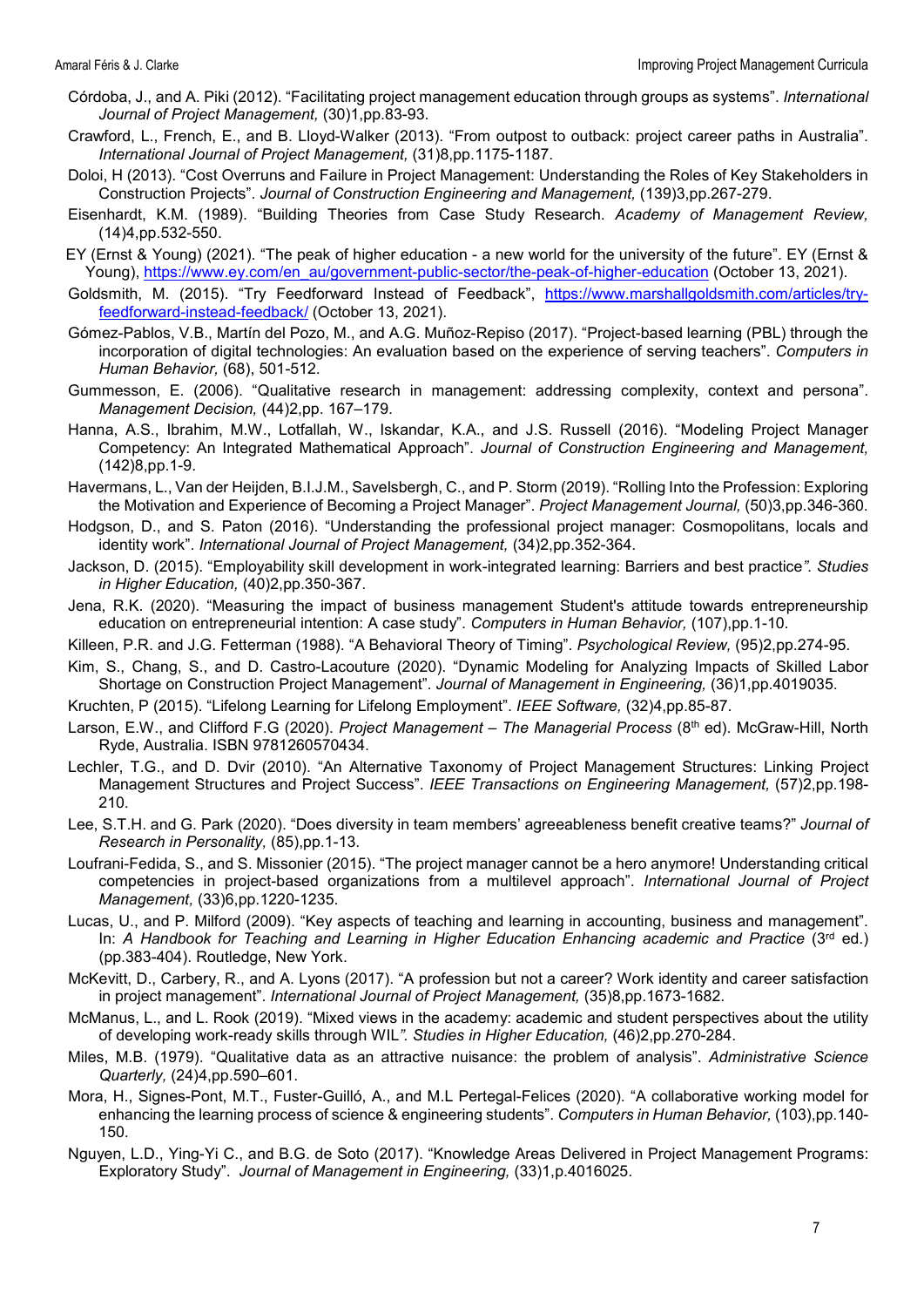- Ojiako, U., Ashleigh, M., Chipulu, M., and S. Maguire (2011). "Learning and teaching challenges in project management". *International Journal of Project Management,* (29)3,pp.268-278.
- Palm, K., and M. Lindahl (2015). "A project as a workplace Observations from project managers in four R&D and project-intensive companies". *International Journal of Project Management,* (33)4,pp.828-838.
- Pinto, J.K (2019. Project Management: Achieving Competitive Advantage (5<sup>th</sup> Global ed). Pearson Education, USA. ISBN: 9781292269146.
- Pinto, J.K., and S.J. Mantel Jr. (1990). "The Causes of Project Failure". *IEEE Transactions on Engineering Management,* (37)4,pp.269-276.
- PMI (Project Management Institute) (2017). "Project Management Job Growth and Talent Gap 2017–2027", <https://www.pmi.org/learning/careers/job-growth> (October 13, 2021).
- PMI (Project Management Institute) (2021). "Beyond Agility: Flex to the Future". Pulse of the Profession, <https://www.pmi.org/learning/library/beyond-agility-gymnastic-enterprises-12973> (October 13, 2021).
- PwC (2016). "Australian Higher Education Workforce of the Future Report. Australian Higher Education Industrial Association (AHEIA)", https://www.aheia.edu.au/cms uploads/docs/aheia-higher-education-workforce-of-the[future-report.pdf](https://www.aheia.edu.au/cms_uploads/docs/aheia-higher-education-workforce-of-the-future-report.pdf) (October 13, 2021).
- Pye, G., Holt, D., and S. Salzman (2018). "Investigating different patterns of student engagement with blended learning environments in Australian business education: Implications for design and practice". *Australasian Journal of Information Systems,* (22)0,pp.1-23.
- Ramazani, J., and G. Jergeas (2015). "Project managers and the journey from good to great: The benefits of investment in project management training and education". *International Journal of Project Management,* (33)1,pp.41-52.
- Rattat, A., Matha, P., and J. Cegarra, (2018) "Time flies faster under time pressure". *Acta Psychologica,* (185),pp.81- 86.
- Sanchez, C., Dunning, D., Smith, E.R., and S. Kitayama (2018). "Overconfidence Among Beginners: Is a Little Learning a Dangerous Thing?" *Journal of Personality and Social Psychology*, (114)1,pp.10-28.
- Sangrà, A., Raffaghelli, J.E., and G. Veletsianos (2019). "Lifelong learning Ecologies: Linking formal and informal contexts of learning in the digital era". *British Journal of Educational Technology,* (50)4,pp.1615-1618.
- Sanchez, O. P. , Terlizzi, MM.A., and H.R.O.C. de Moraes (2017). "Cost and time project management success factors for information systems development projects". *International Journal of Project Management*, (35)8, pp.608-1626.
- Savelsbergh, C.M.J.H., Havermans, L.A., and P. Storm (2016). "Development paths of project managers: What and how do project managers learn from their experiences?" *International Journal of Project Management,* (34)4,pp.559-569.
- Schroth, H (2019). "Are You Ready for Gen Z in the Workplace?" *California Management Review,* (61)3,pp.5-18.
- Sharma, K.K., Israel, D., and B. Bhalla (2020). "Does previous work experience matter in students' learning in higher project management education?" *Engineering, Construction and Architectural Management,* (28)1,pp.424-450.
- Sheldon, O.J., Dunning, D., Ames, D.R., and S.W.J. Kozlowski (2014). "Emotionally Unskilled, Unaware, and Uninterested in Learning More: Reactions to Feedback About Deficits in Emotional Intelligence". *Journal of Applied Psychology,* (99)1,pp.125-137.
- Shenhar, A., and D. Dvir (2007. *Reinventing project management: the diamond approach to successful growth and innovation*. Harvard Business School Press. Boston, MA. ISBN-13: 978-1591398004. ISBN-10: 1591398002.
- Steinfort, P (2017). "Community and post-disaster Program Management Methodology". *International Journal of Project Management,* (35)5,pp.788-801.
- Svejvig, P., and P. Andersen (2015). "Rethinking project management: A structured literature review with a critical look at the brave new world". *International Journal of Project Management,* (33)2,pp.278-290.
- Universities Australia (2019) "Work-integrated learning in universities: final report, [https://internationaleducation.gov.au/International-](https://internationaleducation.gov.au/International-network/Australia/InternationalStrategy/EGIProjects/Documents/WIL%20in%20universities%20-%20final%20report%20April%202019.pdf)

[network/Australia/InternationalStrategy/EGIProjects/Documents/WIL%20in%20universities%20-](https://internationaleducation.gov.au/International-network/Australia/InternationalStrategy/EGIProjects/Documents/WIL%20in%20universities%20-%20final%20report%20April%202019.pdf)

- [%20final%20report%20April%202019.pdf](https://internationaleducation.gov.au/International-network/Australia/InternationalStrategy/EGIProjects/Documents/WIL%20in%20universities%20-%20final%20report%20April%202019.pdf) (October 13, 2021).
- Walton, G., Childs, M., and G. Jugo (2019). "The creation of digital artefacts as a mechanism to engage students in studying literature". *British Journal of Educational Technology,* (50)3,pp.1060-1086.
- Xia, J., Caulfield, C., and S. Ferns (2015). "Work-integrated learning: linking research and teaching for a win-win situation*". Studies in Higher Education,* (40)9,pp.1560-1572.

Yin, R.K (2003). *Case study research: design and methods (3rd ed)*. Thousand Oaks, CA: Sage Publications.

- Zebrowski, R.L (2008). "Mind is Primarily a Verb: An Examination of Mistaken Similarities Between John Dewey and Herbert Spencer". *Educ. Theory*. (58)3,pp.305-320.
- Zwikael, O., and J.R. Smyrk (2019). *Project Management: A Benefit Realisation Approach*. Springer-Verlag, London, UK. ISBN 978-3-030-03174-9.